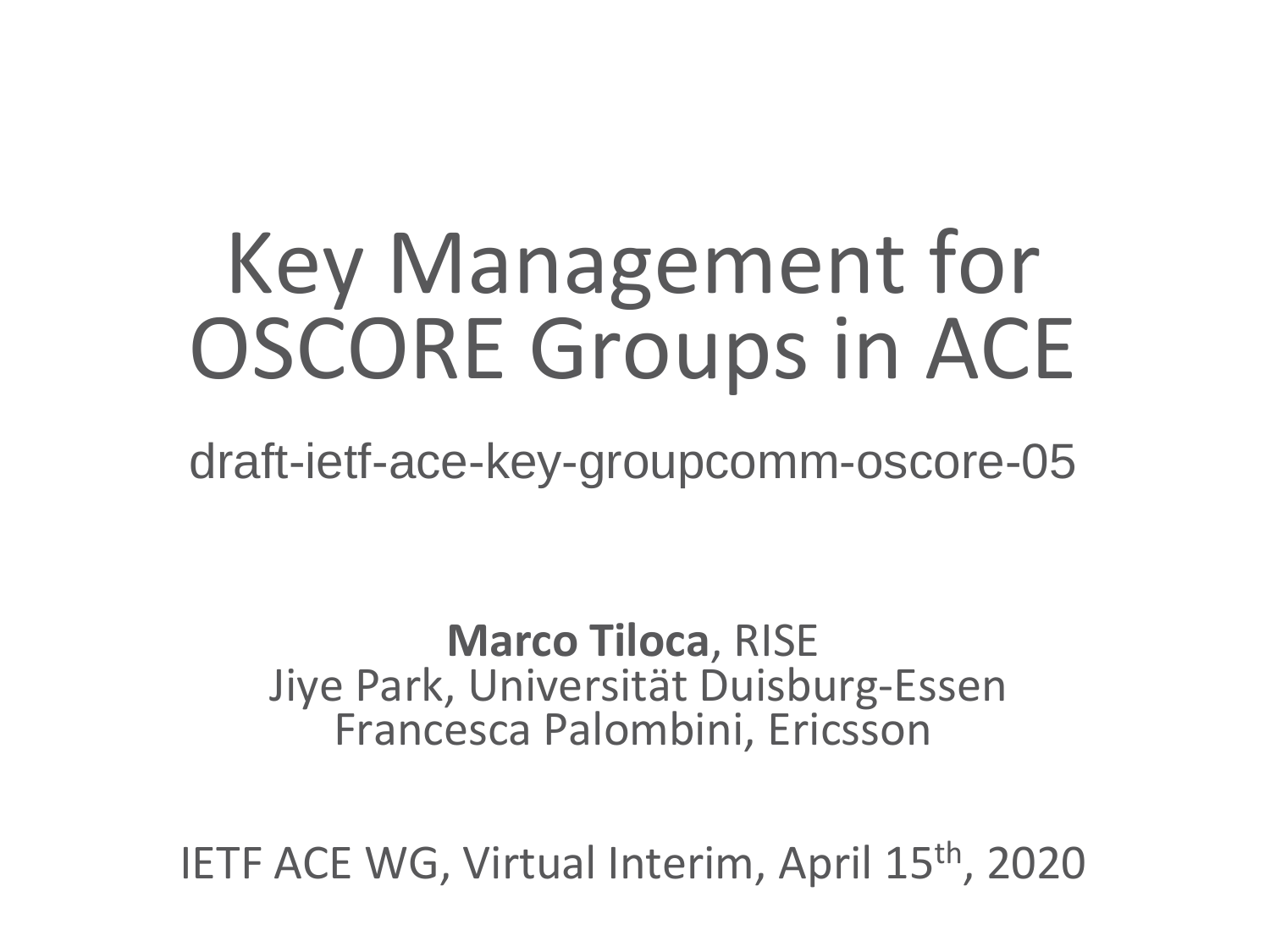#### Recap

- › Message content and exchanges for:
	- Provisioning keying material to joining nodes and groups (rekeying)
	- Joining an OSCORE group through its Group Manager (GM)
	- More operations for current members at the GM
- › Builds on *draf-ietf-ace-key-groupcomm*
	- Agnostic of the ACE transport profile used by C and GM
- › Out of Scope:
	- Authorizing access to resources at group members
		- › *draft-tiloca-ace-group-oscore-profile*
	- Actual secure communication in the OSCORE group
		- › *draft-ietf-core-oscore-groupcomm*

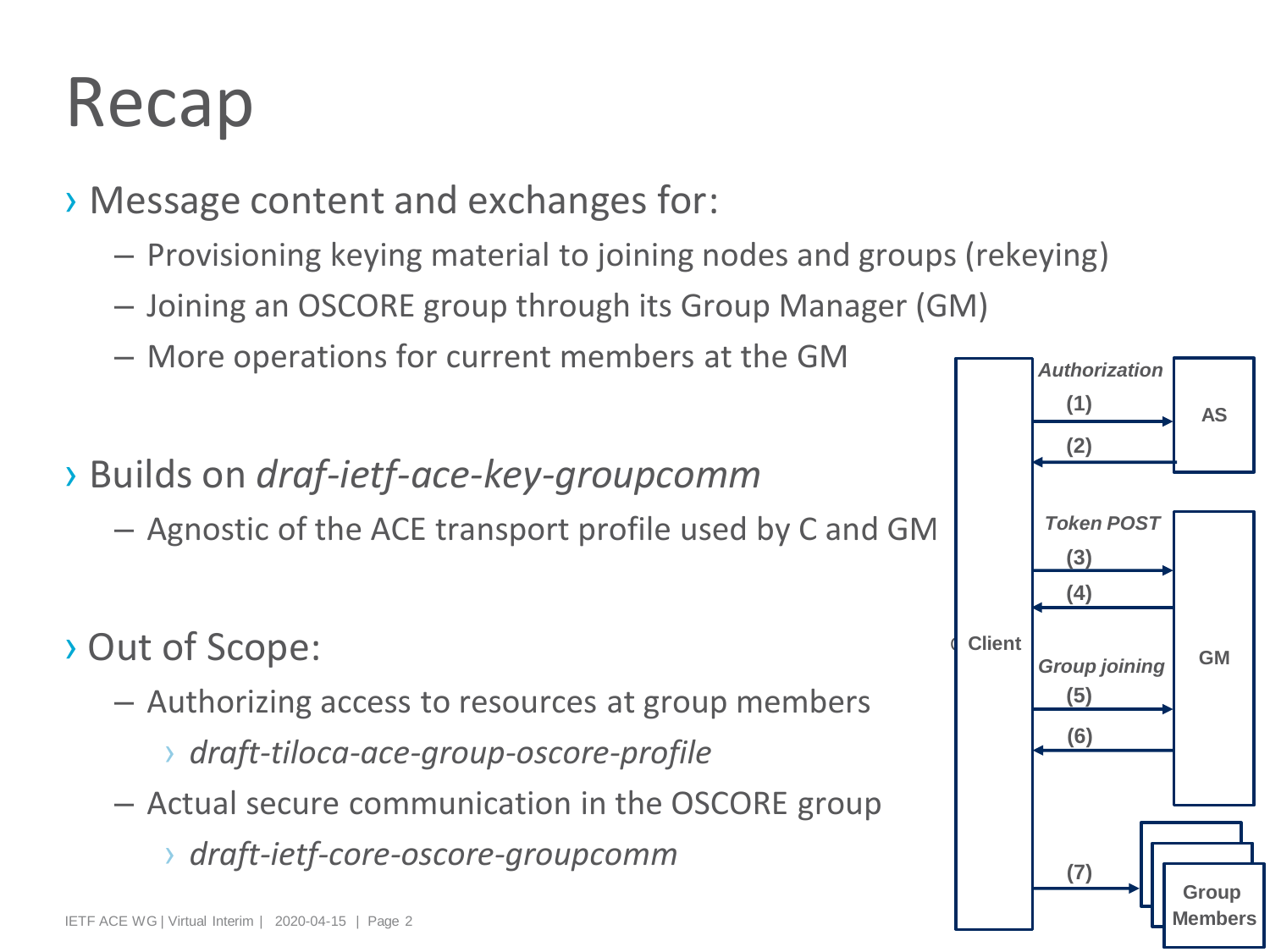### What happened since IETF 106

#### › Version -04 was submitted end of January

- Closed most points from IETF 106
- Presented at January ACE interim
- › Version -05 was submitted before the cut-off
	- Based on a review and comments from Jim [1][2] Thanks!
	- Discussion at the February ACE interim
- › New review of -05 from Jim [3] Thanks!
	- Mostly covered in the latest Editor's version
	- Some open points left (later slides)
- › [1] [https://mailarchive.ietf.org/arch/msg/ace/Uz1BfItsJfbwsNKdAbn4WT\\_wm9I/](https://mailarchive.ietf.org/arch/msg/ace/Uz1BfItsJfbwsNKdAbn4WT_wm9I/)
- › [2]<https://mailarchive.ietf.org/arch/msg/ace/OId3wGsbOeP4Ei8DOE5bvjafi9k/>
- › [3]<https://mailarchive.ietf.org/arch/msg/ace/nPnee1oxabwQoQhohqdLeTR8Nls/>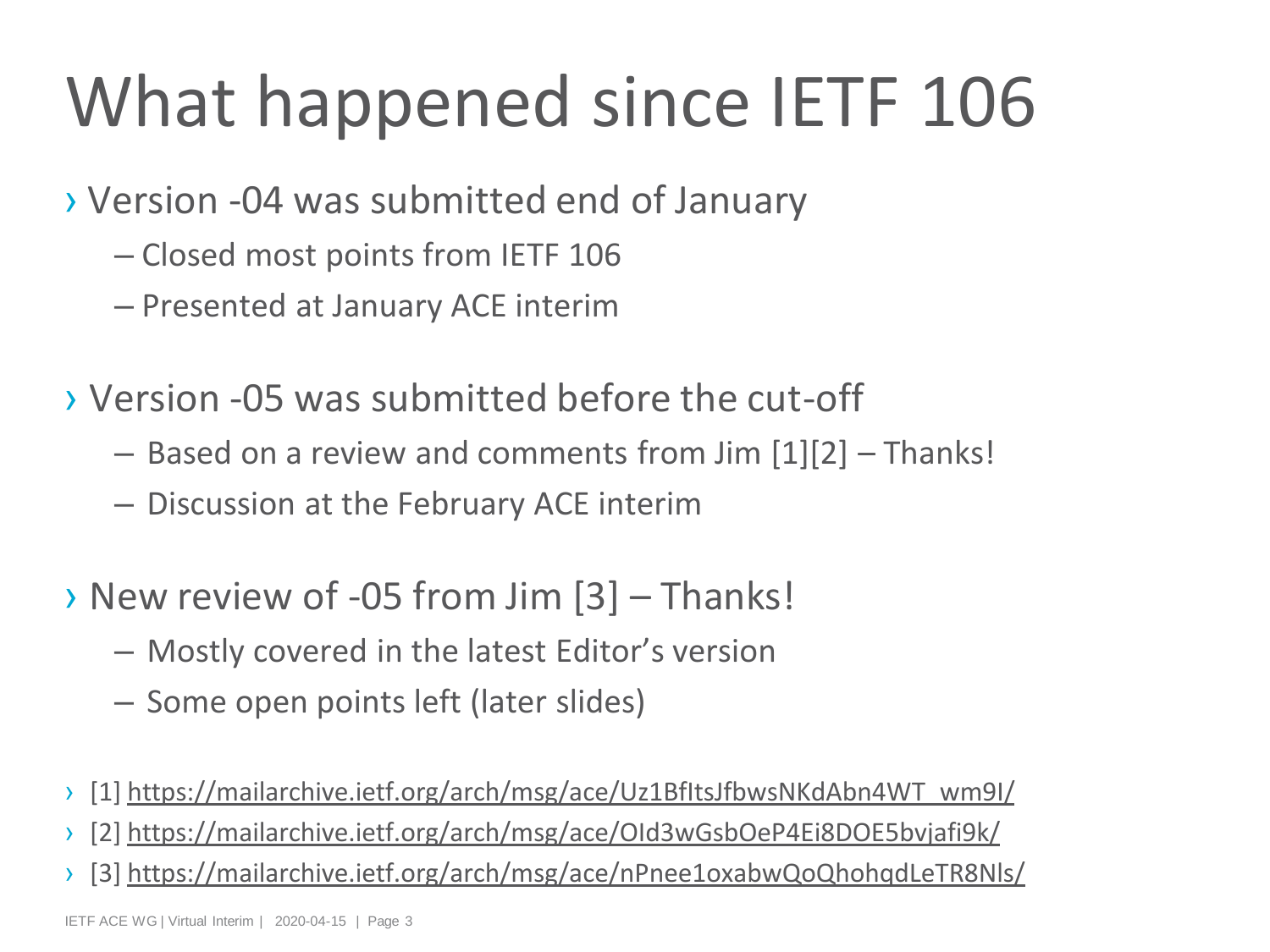#### Selected updates from -05

› Security considerations about N\_S and N\_C

- Used to build the signature challenge, at minimum 8-byte long each
- Section 17.2 Security of their size , also requested by Ben at IETF 106
- Section 17.3 Reusage of no random nonces across reboot; no replay
- › Registered dedicated TLS Exporter label
	- *EXPORTER-ACE-Sign-Challenge-coap-group-oscore-app*
	- Used to build the signature challenge, when nonces are not exchanged
- › Multi-group scope
	- A single Access Token can cover multiple groups and the roles for them
	- Re-using format defined in *draft-ace-key-groupcomm*
	- Roles compressed as CBOR integers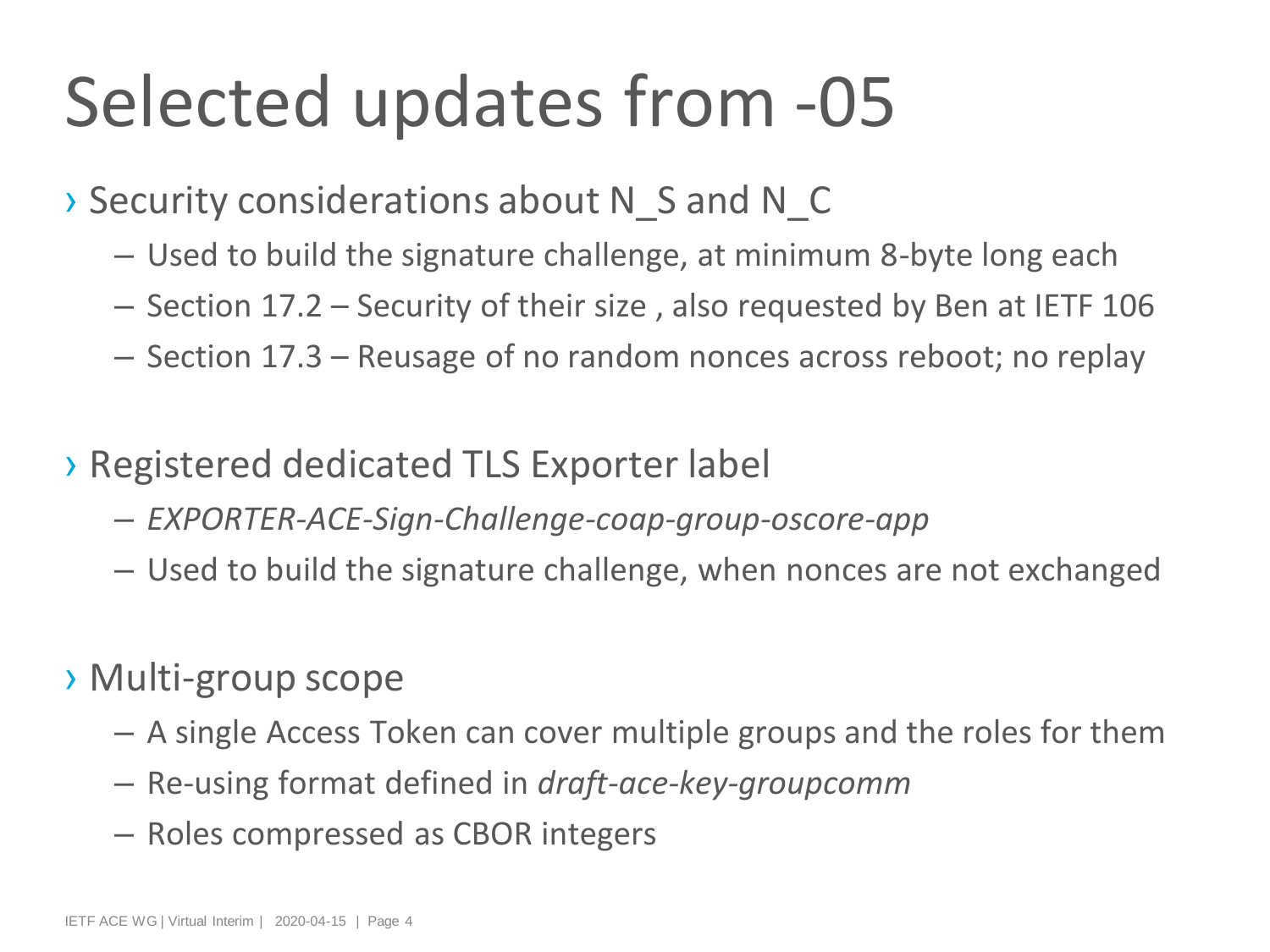#### Selected updates from -05

› Jim's proposal of legal requester/responder

- Node A knows the roles of node B, and can ignore abusive messages
- Roles come beside public keys, in the *peer\_roles* parameter
	- › Upon joining, or later when separately requesting public keys
- › Detailed operation for uploading a new public key
	- Resource and handler defined in *draft-ace-key-groupcomm*
- › Defined a new resource and handler at the GM
	- Return the current status of the group, i.e. active/inactive
	- If inactive, members should not communicate, no new nodes can join
	- Specific to the OSCORE GM, so defined in this document
	- Status set by an Administrator client, see *ace-oscore-gm-admin*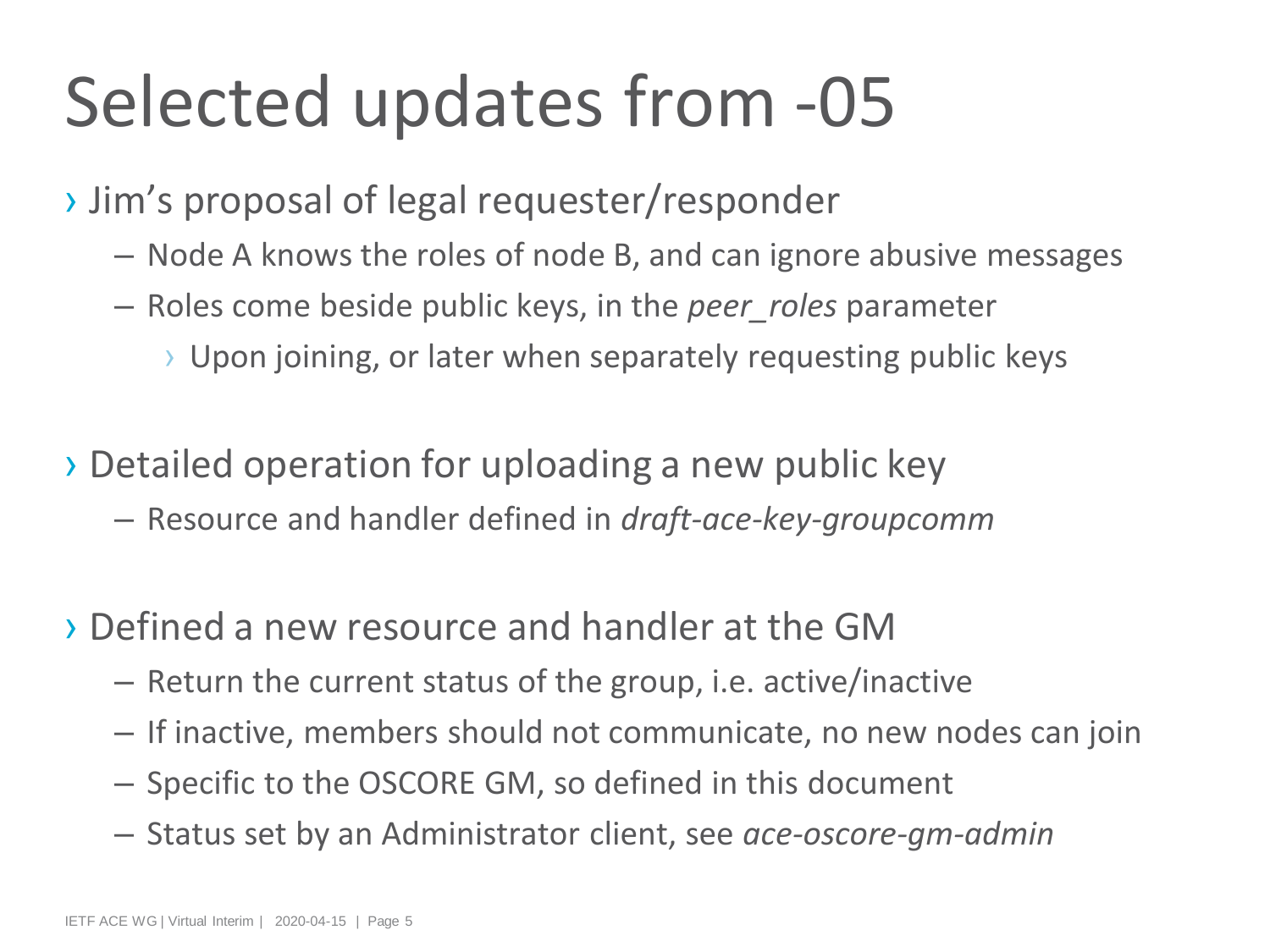#### In current Editor's copy

- › Clarified difference between group name and OSCORE Gid
- > Removed role combination ["Requester", "Monitor"]
- › Authorization Request to the AS
	- Both scope and audience may be implicit (aligned with the framework)
- › When a member asks for a new Sender ID
	- The GM may prefer to opt for a whole group rekeying instead
	- If so, no error returned to the requesting node
	- Rekey the requesting node first, then the rest of the group
- › Aligned to Editor's copy of *ace-key-groupcomm*
	- $-$  'rsnonce'  $\rightarrow$  'kdcnonce'
	- New structure for the 'sign\_info' parameter (multiple groups at once)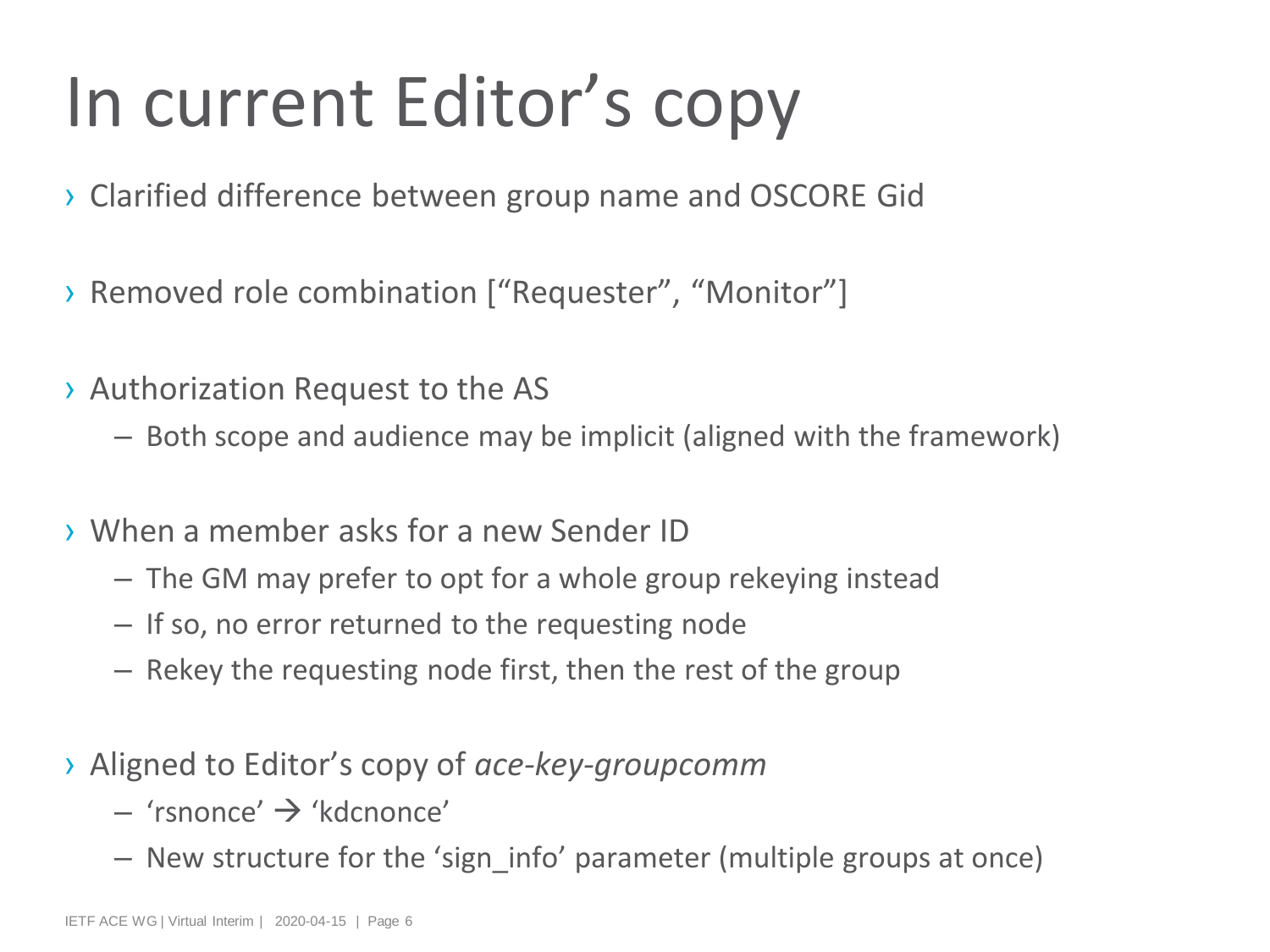#### Open points

› Group OSCORE is introducing a new pairwise mode

- Monitor-only nodes need a public key
- They need also a Sender ID, to enable retrieval of their public key
- › Proposed update Issues with that?
	- Also a monitor-only can provide a public key to the GM
	- If it does, the GM assigns and provides a Sender ID to that node
	- A monitor-only supporting the pairwise mode, provides its public key
	- This would update uploading/retrieval/caching of public keys
- › Register a new group policy Issues with that?
	- Signal whether the pairwise mode is admitted in the group
	- If not, possible to have less public keys in the Joining Response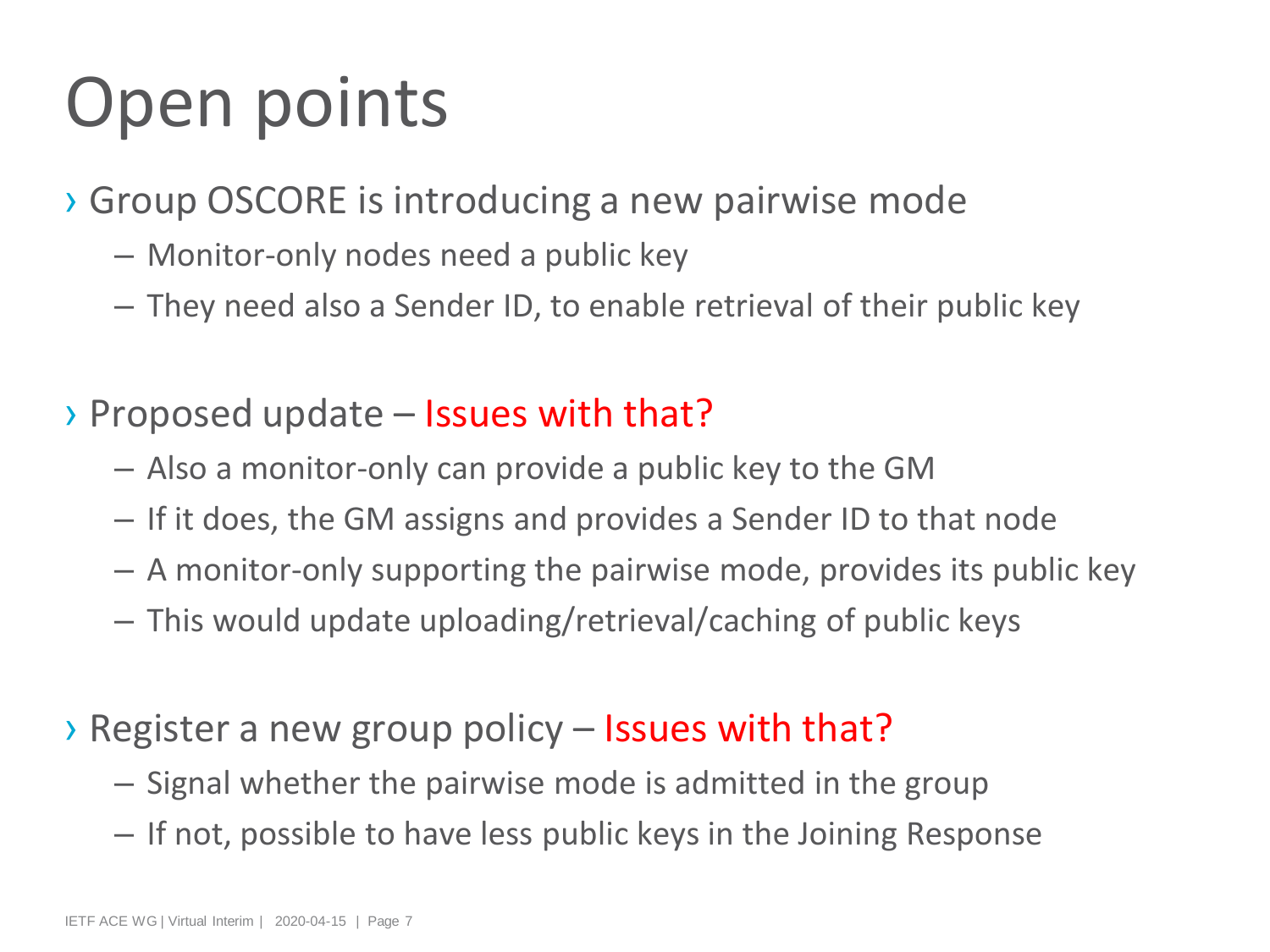#### Open points

› Pending updates on 'kdcnonce' (was 'rsnonce') from the GM

- After Token posting, return also to monitor-only nodes
	- › They may later send a public key (see pairwise mode of Group OSCORE)
- It should actually be single-use
	- $\rightarrow$  The value in the response from /authz-info is only to use for the immediately following <u>first</u> Joining Request
	- › The value from an error response to a Joining Request is to use only for the following re-attempt of the first Joining Request (assuming a Token POST to /authz-info)
	- › Derived challenges are used instead in any other case
- Tentative text already in the Editor's copy (Sections 5.2.1 and 5.3).
- Issues with that?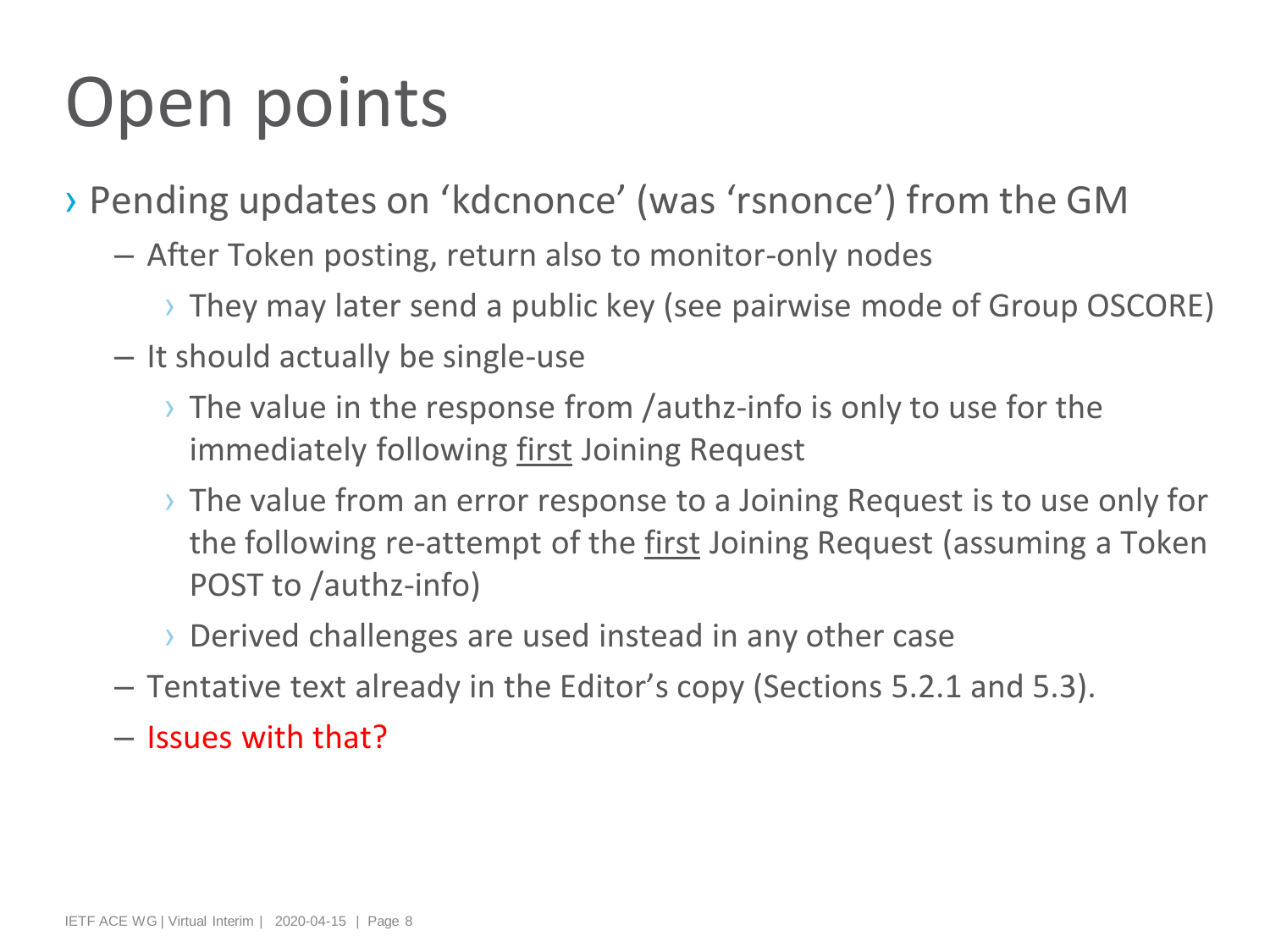#### Next steps

› Close open points

› Keep aligned with *ace-key-groupcomm*

› Update implementations and start interoping

 $-$  RISE  $[1]$ , Jim, Peter, ...

[1] [https://bitbucket.org/marco-tiloca-sics/ace-java/](https://bitbucket.org/lseitz/ace-java/)